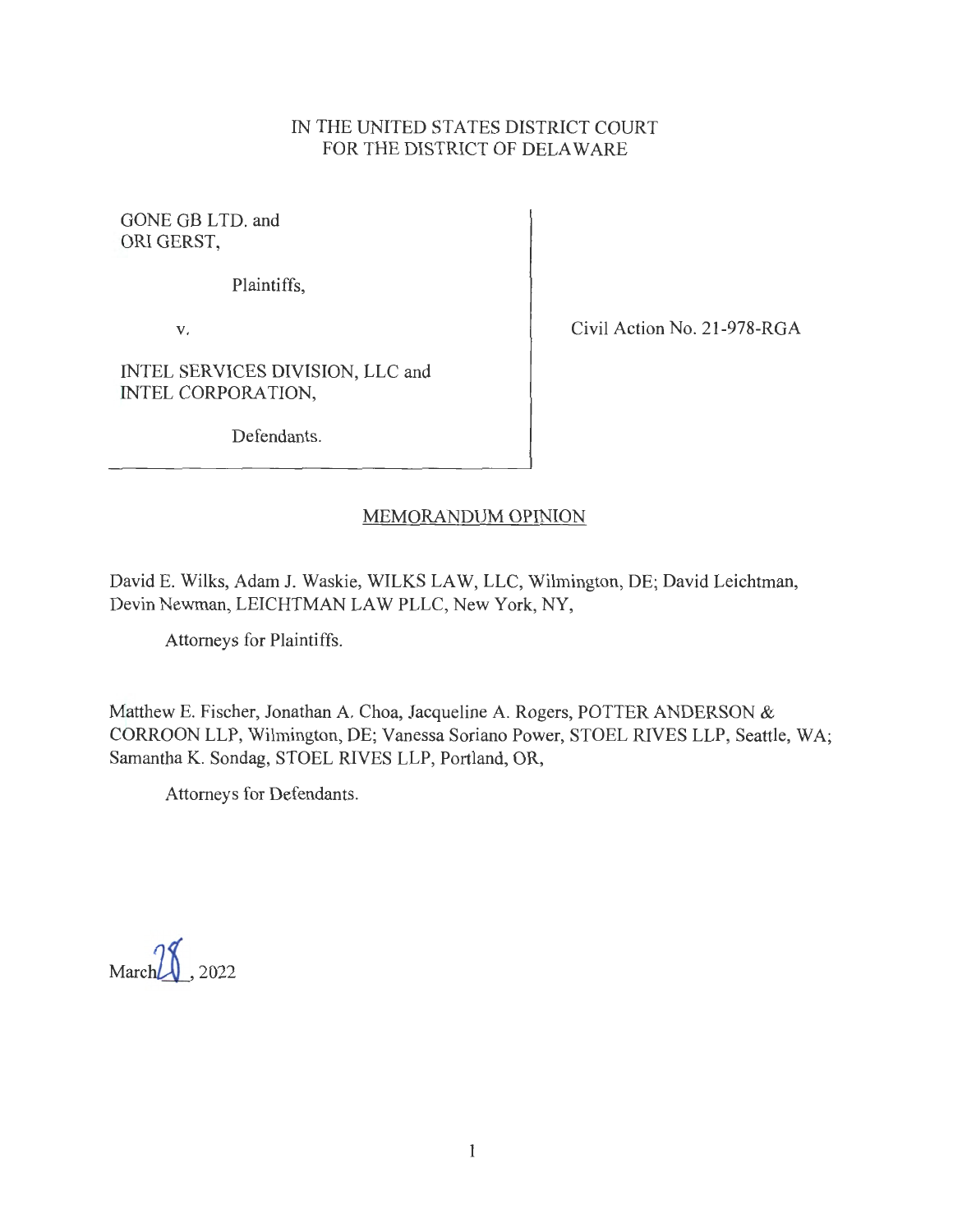**~~ RICT JUDGE:** 

Before me is Defendants ("Intel")'s motion to dismiss under Federal Rule of Civil Procedure 12(b)(6) for failure to state a claim. (D.I. 14). The motion has been fully briefed and I have considered the parties' briefing. (D.I. 15, 18, 20).

## **I. BACKGROUND**

Plaintiffs Gone GB Ltd. and Ori Gersht filed a complaint in Delaware Superior Court on June 1, 2021. (D.I.  $2 \nsubseteq 1$ ). The action was removed to this Court on July 1, 2021, based on the assertion that this Court had federal question jurisdiction. *(Id.* 16). Venue is proper pursuant to 28 U.S.C. § 1446(a), and this Court has federal question jurisdiction and supplemental jurisdiction over this action pursuant to 28 U.S.C. §§ 1331 and 1367. *(Id.* at 6-8).

This action arises out of a failed collaborative partnership between Plaintiffs and Intel. Gersht is "a fine artist" who works "principally in photography and film." (D.I. 2-1 ¶ 9). Gone GB is a UK company partly owned by Gersht, "which is engaged in the business of the creation of visual and audio-visual artworks through its employment of various artisans." *(Id.* **1** 3). Intel is a technology company and the largest semiconductor manufacturer in the world. *(Id.*  $\mathbb{I}$  4-5). In 2016, Intel announced its purchase of Replay Technologies, a 3D-imaging company. *(Id.* **11** 26-28). Replay developed a technology known as "freeD," "which is a 3D-imaging process used in volumetric imaging." *(Id.).* "Volumetric imaging is a technology that captures a three-dimensional location or a performance." *(Id.* 126). Replay's freeD technology "utilizes numerous cameras, arranged in a fashion to capture multiple angles of the subject," which "are stitched together in software to create a video that can be manipulated and rotated to display the action from any angle captured." *(Id.* **,r** 28).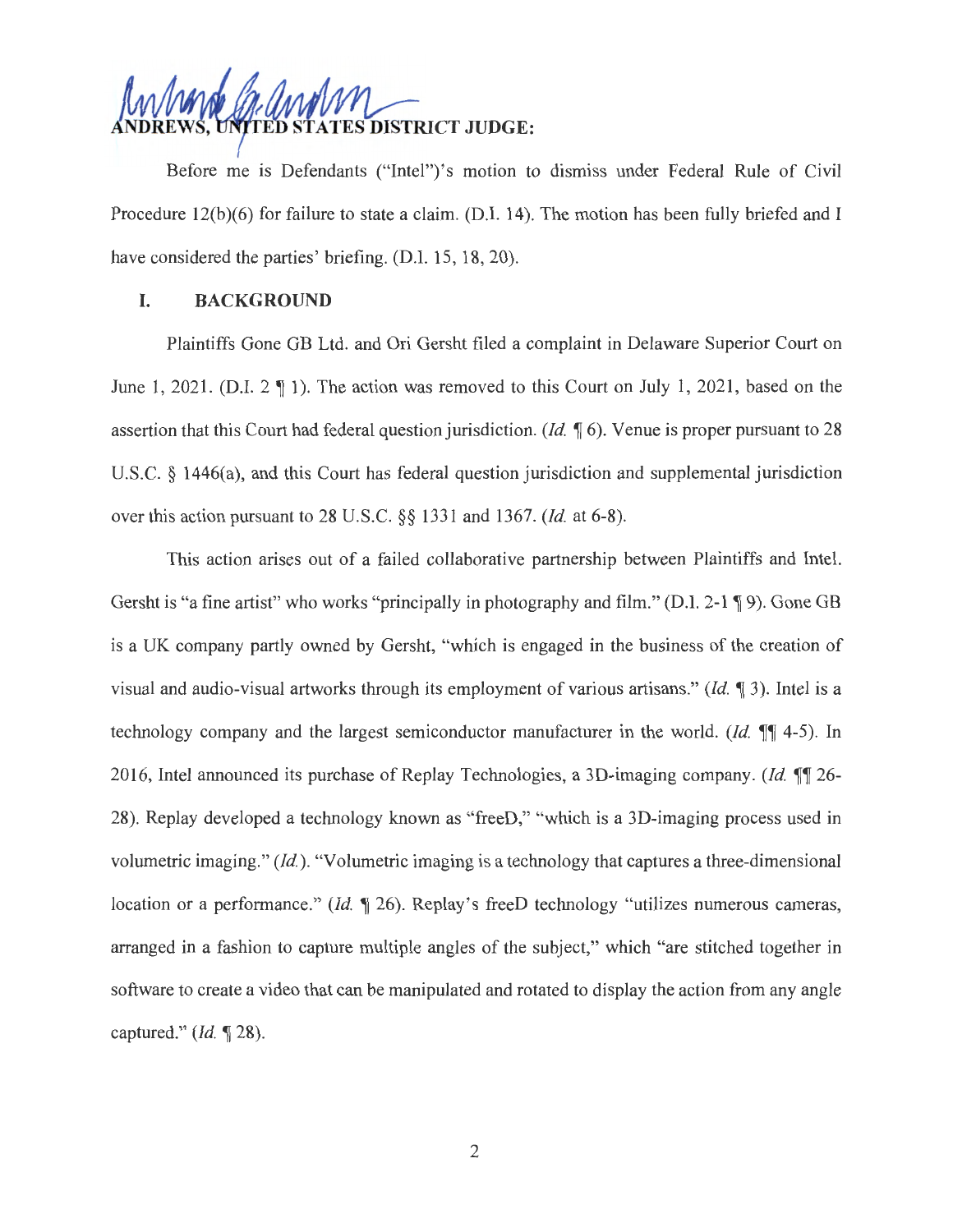Following Intel's acquisition of Replay, Intel established "Intel Studios," "to create the world's largest volumetric stage in Los Angeles, California with a 10,000 square-foot dome to capture actors and objects in volumetric 3D for production of high-end holographic content for Virtual Reality (VR) and Augmented Reality." *(Id.* 131). Intel Studios launched operations at the beginning of 2018 with the goal of developing "immersive media solutions including the capture, production and distribution of large-scale, end-to-end volumetric and Virtual Reality content." *(Id.* 132). Intel Studios employed "high speed 8k cameras that could be arranged in an array such that they could capture images moving in real time" and "vast computer power required to simultaneously capture footage of images and render that footage into 3D images." *(Id.* 1144-35). Intel Studios "also employed proprietary software that was required to render the captured data into 3D images." *(Id.* **135).** 

Intel Studios "maintained a unique electronic production environment for the volumetric images created at the Intel Studio (the ['UEPE']) to process the volumetric images taken with the camera array at the studio." *(Id.* **1** 41). Intel's UEPE "consisted of numerous computer servers, data storage devices, and software applications necessary to film, process, and edit the volumetric imaging data captured in the studio, as well as the computer servers, data storage devices, and software applications necessary for post-production volumetric imaging work . . . ." *(Id.* 142).

In 2018, Intel invited Gersht to "collaborate with Intel Studios on a project ['the Project'] to demonstrate the experiential power of Intel's [volumetric imaging] technology ...." *(Id.*  $\P$  46). The goal of the Project was "to combine [Intel's] industry-leading volumetric video capture and processing capabilities with Mr. Gersht's creative vision to create the world's first volumetric artwork - a museum/gallery installation combining physical structural elements, text, music and a Virtual Reality (VR) experience using volumetric footage shot by Mr. Gersht on Intel Studios'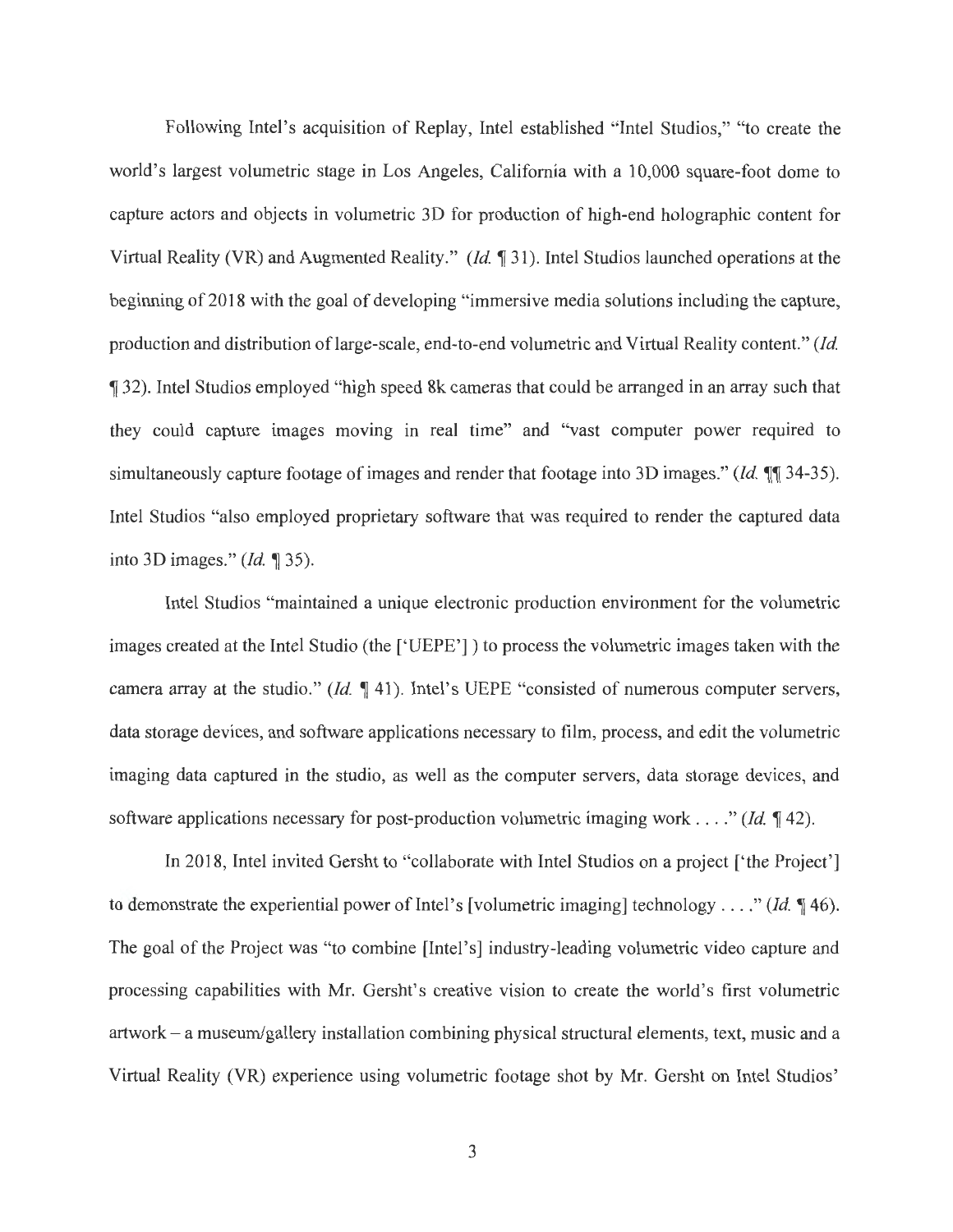volumetric stage . . . " *(Id.).* "The results of the Project were to be co-owned by Mr. Gersht and Intel." *(Id.* 147). The Project was initially titled, "Man on A Wire," but, by the time of the termination of the partnership between Plaintiffs and Intel, was titled, "Letters and Towers." *(Id.*  **149**).

On April 1, 2019, "Ori Gersht, through Gone GB LTD" and Intel entered into anon-binding Memorandum of Understanding ("MOU") agreement pursuant to which the parties agreed to "explore a potential collaboration, which may include the creation of a digital audiovisual artistic work (the 'Work'), implementing the Artist's vision with the working title 'Man on a Wire' through Intel Studios' technology and capabilities  $\dots$ ." (D.I. 2-2 Ex. B at 1-3).

On June 1, 2019, Gone  $GB<sup>1</sup>$  and Intel entered into a "co-production agreement" (the "CPA"), which superseded the MOU and governed the terms of their partnership. (D.I. 2-1 ¶ 97). The CPA was signed "by Intel Services Division, LLC and Mr. Gersht's company, Gone GB." *(Id.).* Under Section 2.1 of the CPA, the parties agreed to "co-develop, co-produce, distribute, and exploit one or more Works as described in the relevant SOW [statement of work] and in accordance with the terms and conditions of this Agreement." (D.I. 2-1 Ex. D at 4). The CPA established, "Artist intends to provide all creative direction for the Work," and "Intel will be responsible for volumetric photography for the Work." *(Id.).* The CPA also provided, "Intel will provide its volumetric studio facilities and its personnel for use during scheduled volumetric photography, including without limitation the Technology necessary for capture, processing, and storage of volumetric content during the term of the SOW," but "Artist will not have access to cameras,

Gersht signed the CPA on behalf of the "Artist," Gone GB. (D.I. 2-1 Ex. D at 15). The CPA states in Section 2.2, "Artist acknowledges and agrees that all participation in this Agreement [] will be by Ori Gersht personally on behalf of Gone GB LTD." *(Id.* at 4).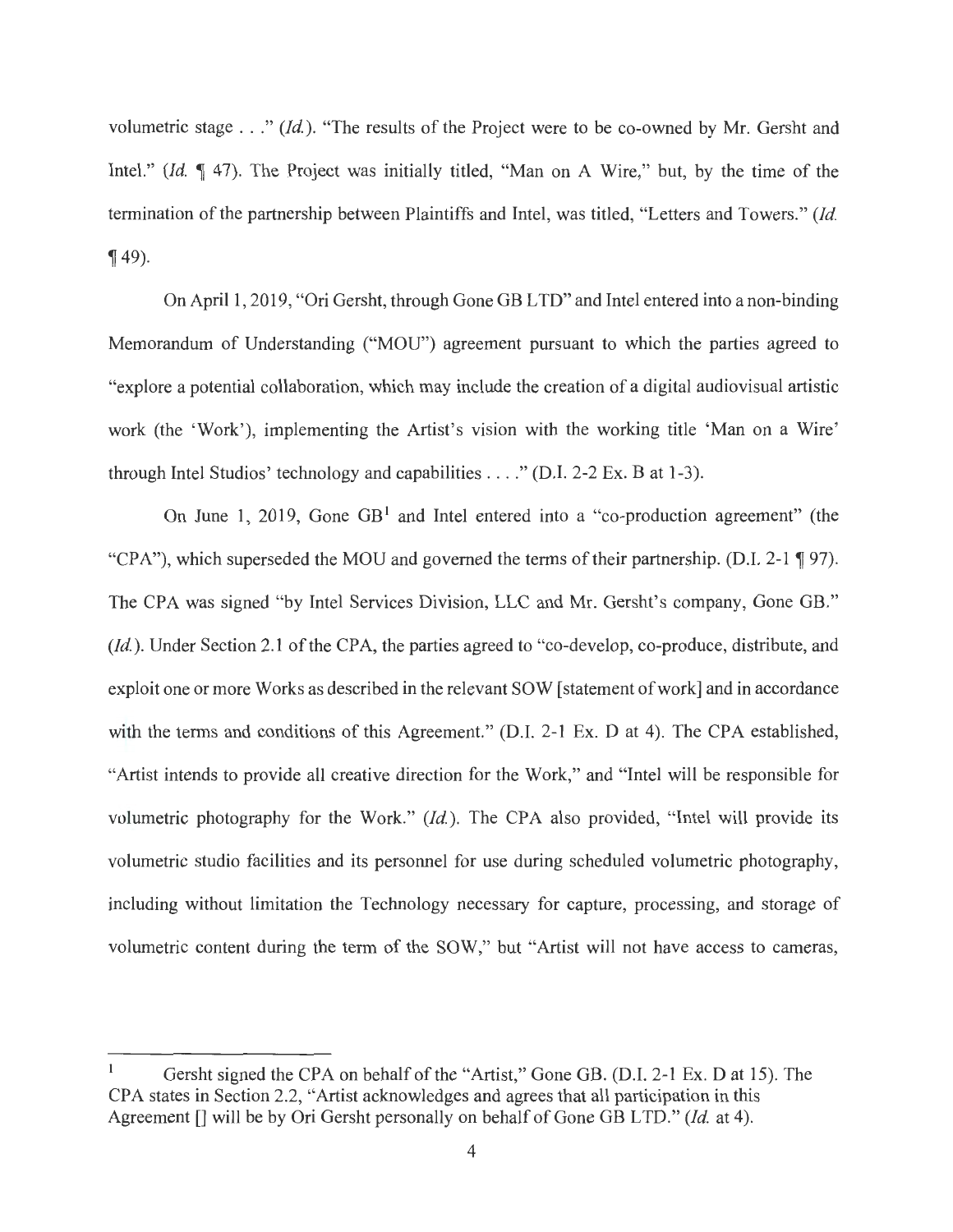workstations, servers, network and networking equipment, or any other Intel Technology used for

photography." *(Id.).* Section 13 .2 of the CPA provides:

**Complete Agreement.** This Agreement and any amendments contain the complete and exclusive agreement and understanding between the Parties concerning the subject matter of this Agreement, and supersede all prior and contemporaneous agreements, understandings, representations, warranties, and communications, oral or written, between the Parties relating to the same subject matter. Each Party agrees that in entering into this Agreement it has not relied on, and will not be entitled to rely on, any oral or written understandings, representations, warranties, or communications that are not expressly set forth in this Agreement. The express provisions of this Agreement will prevail over any different, conflicting, or additional provisions on any purchase order, acknowledgment, invoice, or other writing issued by either Party. If the provisions of this Agreement conflict with the provisions of any SOW, the conflict will be resolved in favor of the Agreement unless the SOW specifically identifies the conflicting provision of the Agreement."

*(Id.* at 12).

From November 18-20, 2019, Gersht, "with the participation of approximately sixty people, including seven performers" completed "the main shoot at the Intel Studios," which "was to be *the shoot* from which all the volumetric imaging data for the Project was to be obtained." (D.I. 2-1  $\mathbb{I}$  103-04). "Gersht and his artistic collaborators spent over five months preparing for the full shoot, followed by seven days in Los Angeles for the shoot." *(Id.*  $\llbracket$  103).

After the November 2019 shoot, Gersht "returned to London to begin work on producing the VR experience." *(Id.*  $\llbracket$  108). "Despite Mr. Gersht's numerous requests for access to the necessary software to allow him to work with the volumetric imaging data shot at the Studio in a VR software application, and Intel's obligations to deliver that access under both the MOU and the CPA, Intel failed to deliver this software  $\dots$  " *(Id.*  $\text{\textsf{T}}$  109).

On September 23, 2020, Intel informed Gersht via letter "that Intel was shutting Intel Studios and terminating Gone GB's agreement with Intel." *(Id.* 119). "In the letter, Intel failed to inform Mr. Gersht that the studio had already been shut down and all of the necessary computers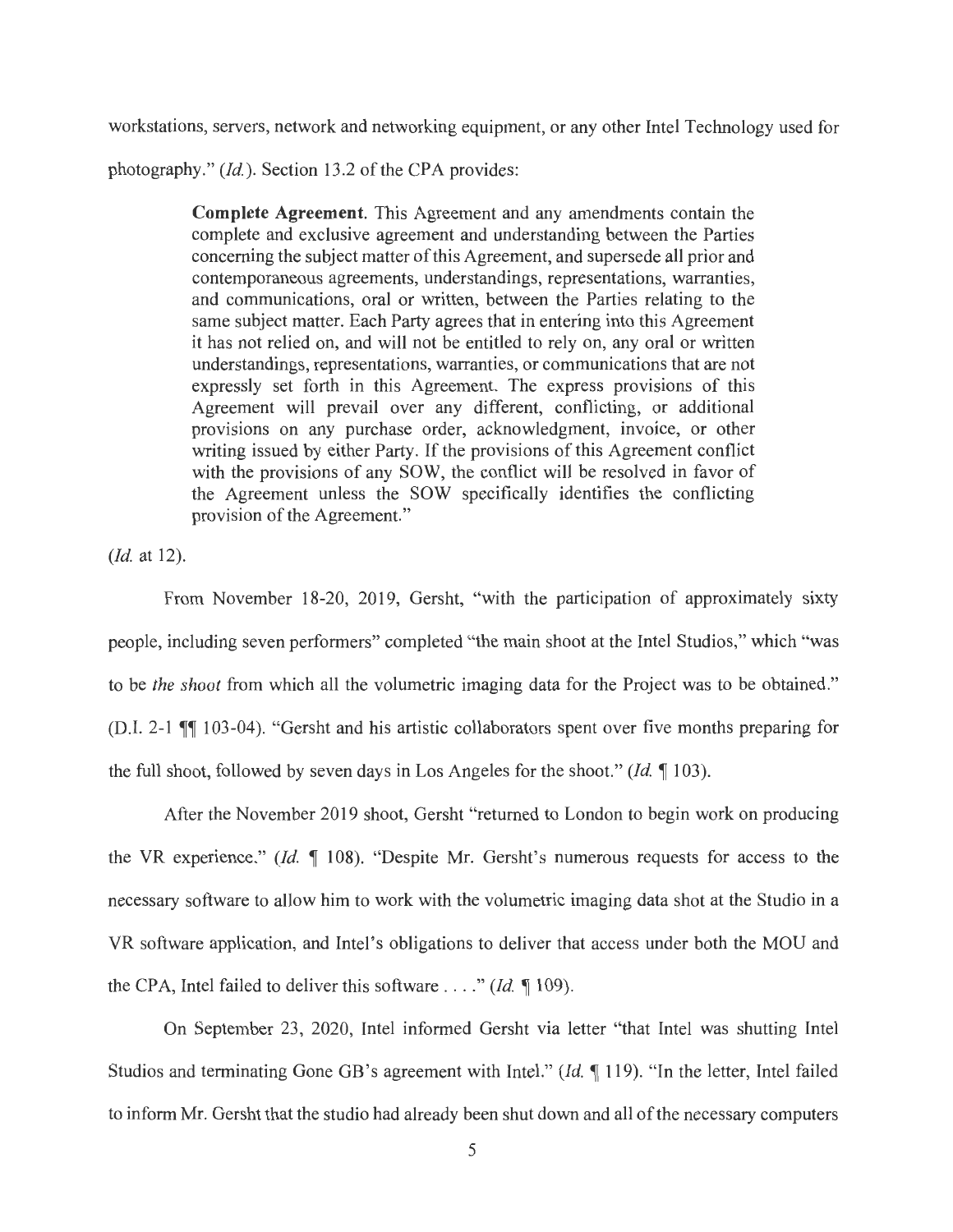storing the VOLA [volumetric human figures] software had already been dismantled and the software engineers had already been terminated or reassigned." *(Id.* 119). "Intel then informed Mr. Gersht that Mr. Gersht needed to provide Intel with sufficient computer storage devices to transfer the over 1,000 Terabytes of data including raw footage and a small amount of initial volumetric work that had been completed before Intel stopped work." *(Id.* 120).

Gersht "determined that it would cost him approximately \$70,000 to secure sufficient hard drives to transfer the raw data" and ultimately "did not spend the \$70,000 necessary to transfer the raw data." *(Id.*  $\P$ <sup>123-24). Gersht "does not know what Intel has done with the raw data or whether</sup> there is a working version of the VOLA software available." *(Id.* 125). As a result, Gersht "was rendered incapable of making any use of the efforts he expended on the Project over the prior two years." *(Id.* 133). "The raw data files Intel has offered Mr. Gersht have absolutely no value to him on their own and will not enable Mr. Gersht to complete [the Project]," because the "files must first be rendered into high definition VOLA inserts which were then supposed to be processed using Intel's proprietary plug-ins supported by the team which developed Intel's technology," and, "[w]ithout the [UEPE] and the Intel technical team at his disposal to run the environment, Mr. Gersht cannot complete the VR Project." *(Id.* 136).

Plaintiffs bring ten counts against Intel arising out of the failed partnership. In Counts I and II, Plaintiffs allege Intel violated Sections  $1030(a)(5)(A)$  and  $1030(a)(5)(C)$ , respectively, of the Computer Fraud and Abuse Act ("CFAA"). *(Id.*  $\P$  143-49). In Count III, Plaintiffs allege Intel violated Section 935(2) of the analogous Delaware Misuse of Computer Information Act ("MCIA"). *(Id.*  $\P$  150-55). In Count IV, Plaintiffs bring a claim of Estoppel and Promissory Estoppel based on "representations and promises" Intel made to Plaintiffs "upon which Plaintiffs relied to their extreme detriment." *(Id.*  $\P$ ] 156-59). In Count V, Plaintiffs bring a claim for breach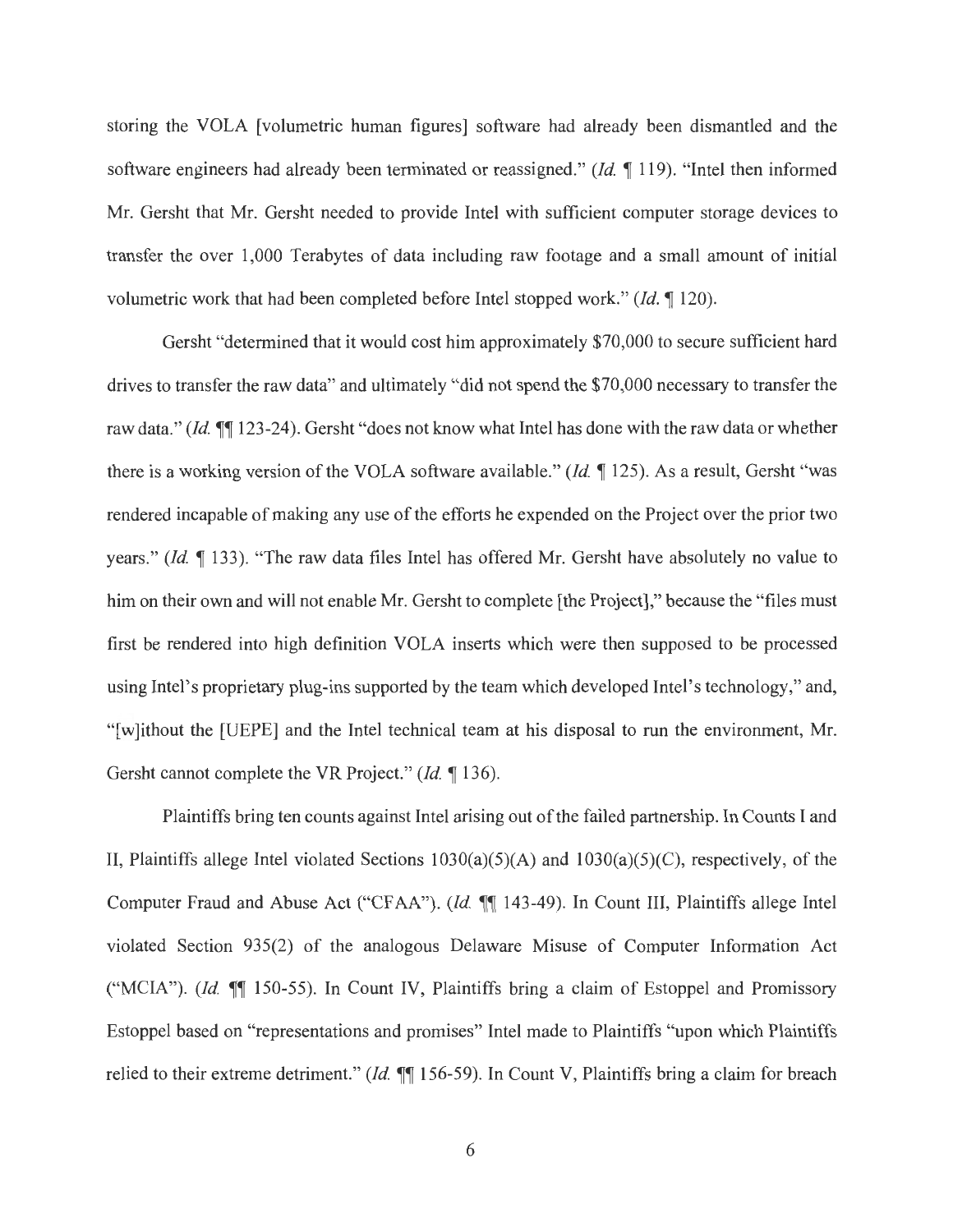of contract. *(Id.* ifif160-66). Counts VI-X are for breach of the implied covenant of good faith and fair dealing, tortious interference with contract and prospective business relations, quantum meruit, conversion, and "restitution," respectively.

Intel seeks dismissal of all claims except Count V, breach of contract, for failure to state a claim. (D.I. 15 at 2-3).

I only consider the federal claims, as the parties appear to agree that there is otherwise no federal question jurisdiction and impliedly no good reason to exercise supplemental jurisdiction. *(See* D.I. 18 at 8 n.2 (Plaintiffs); D.I. 20 at 1 (Intel); D.I. 24 at 1 (Intel)).

### **II. LEGAL STANDARD**

When reviewing a motion to dismiss pursuant to Federal Rule of Civil Procedure 12(b)(6), the Court must accept the complaint's factual allegations as true. *See Bell At!. Corp. v. Twombly,*  550 U.S. 544, 555-56 (2007). Rule 8(a) requires "a short and plain statement of the claim showing that the pleader is entitled to relief." *Id.* at 555. The factual allegations do not have to be detailed, but they must provide more than labels, conclusions, or a "formulaic recitation" of the claim elements. *Id.* ("Factual allegations must be enough to raise a right to relief above the speculative level . . . on the assumption that all the allegations in the complaint are true (even if doubtful in fact)."). Moreover, there must be sufficient factual matter to state a facially plausible claim to relief. *Ashcroft* v. *Iqbal,* 556 U.S. 662, 678 (2009). The facial plausibility standard is satisfied when the complaint's factual content "allows the court to draw the reasonable inference that the defendant is liable for the misconduct alleged." *Id.* ("Where a complaint pleads facts that are merely consistent with a defendant's liability, it stops short of the line between possibility and plausibility of entitlement to relief." ( cleaned up)).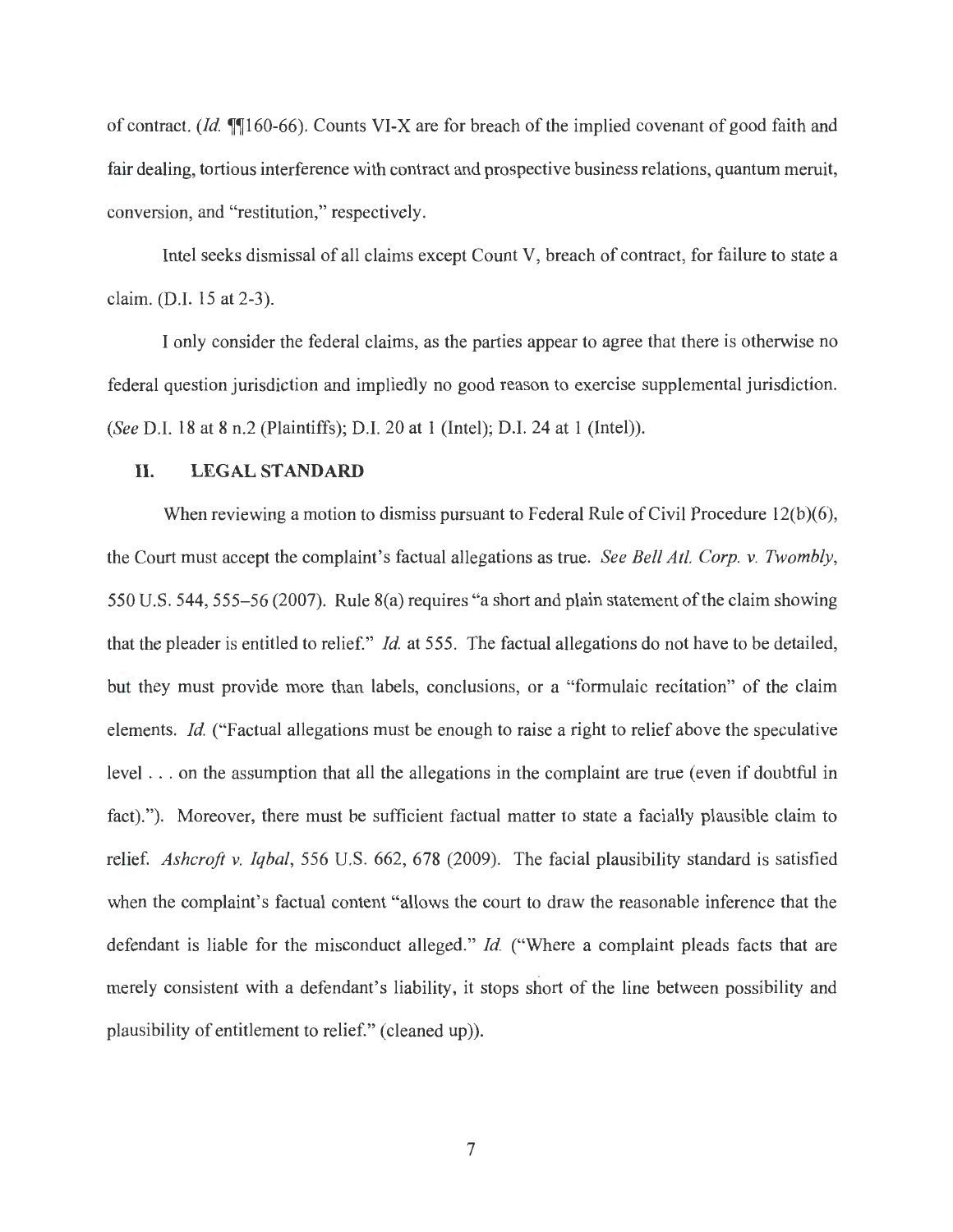#### III. **DISCUSSION**

In Counts I and II, Plaintiffs bring claims under Sections  $1030(a)(5)(A)$  and (C) of the CFAA.

Section  $1030(a)(5)(A)$  of the CFAA establishes liability against anyone who "knowingly causes the transmission of a program, information, code, or command, and as a result of such conduct, intentionally causes damage without authorization, to a protected computer." 18 U.S.C.  $§ 1030(a)(5)(A)$ . The CFAA defines a "protected computer" as "a computer . . . which is used in or affecting interstate commerce or communication .. .. " 18 U.S.C. § 1030(e)(2)(B). The CFAA defines "damage" as "any impairment to the integrity or availability of data, a program, a system, or information." 18 U.S.C. § 1030(e)(8). Plaintiffs claim Intel's computers are "protected computers" within the meaning of the CFAA and that Intel violated this provision "[b]y decommissioning, destroying, and by issuing commands resulting in the [UEPE] being dismantled and thereby rendering impossible the ability of Plaintiffs to retrieve the images and the VOLA files within the [UEPE] on the protected computers . . . . " (D.I. 2-1  $\P$  145).

Section 1030(a)(5)(C) establishes liability against anyone who "intentionally accesses a protected computer without authorization, and as a result of such conduct, causes damage and loss." 18 U.S.C. § 1030(a)(5)(C). Plaintiffs claim Intel violated this provision when it "intentionally accessed a protected computer and issued commands within the [UEPE], in a manner that breached its obligations to Plaintiffs by destroying files or rendering other files useless  $\ldots$  " (D.I. 2-1 ¶ 148).

The CFAA does not define "authorization" or "without authorization."

Intel argues that Plaintiffs' claims fail as a matter of law because (1) Plaintiffs "cannot plausibly allege that Intel's actions discontinuing development of the Work with respect to its own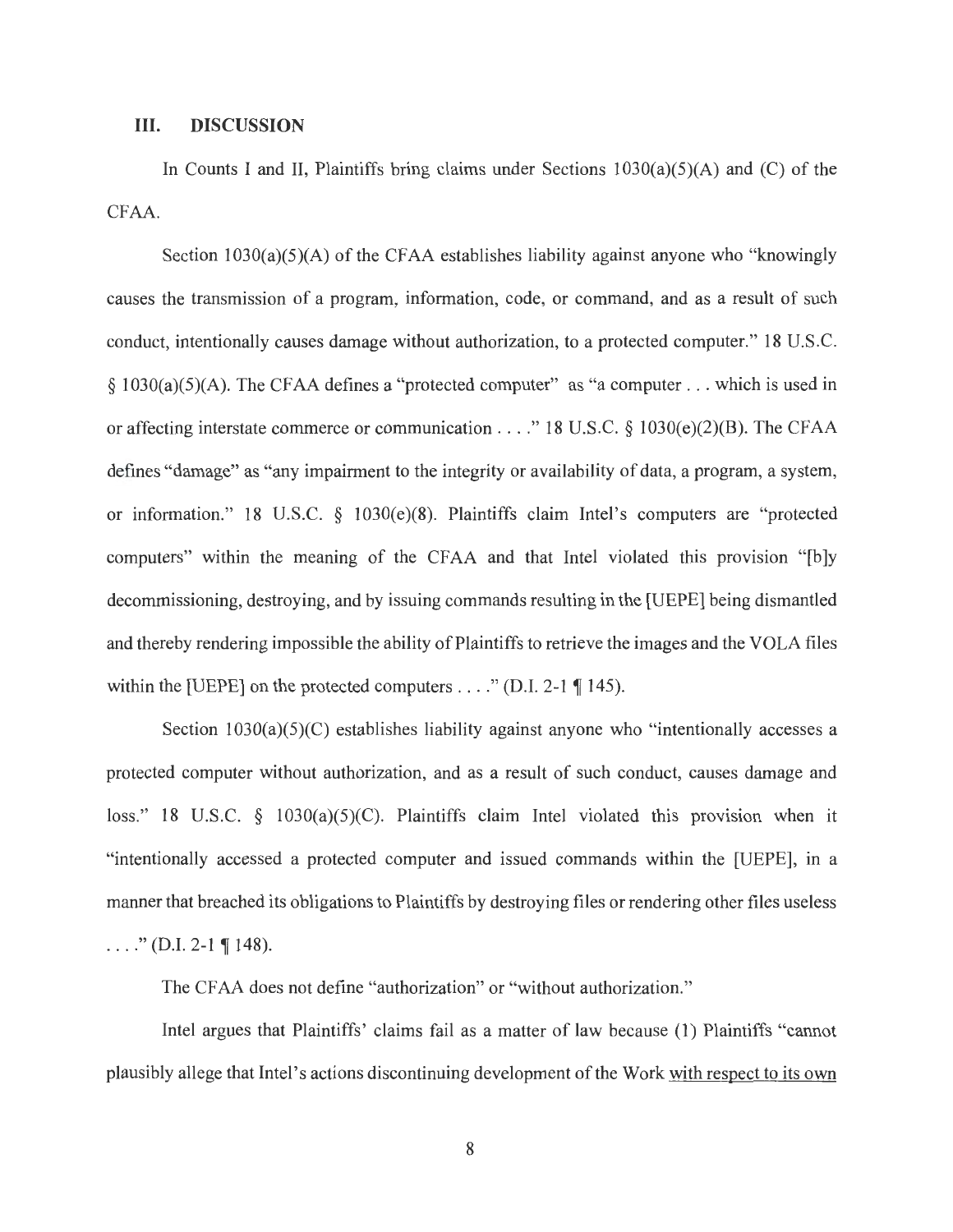computer servers, data storage devices, and software was 'without authorization' under the  $CFAA$ ," and (2) Plaintiffs' claim under Section  $1030(a)(5)(A)$  fails because Intel did not cause "damage" to a protected computer, as "Intel has not destroyed the data files it created to develop the Work." (D.I. 15 at 8).

Plaintiffs respond, " $\S1030(a)(5)(A)$  does not prohibit one from accessing a computer 'without authorization;' rather, it prohibits the intentional causing of damage without authorization," and, "While Intel had authorization to access its own computers, it did not have the right to damage the Gone GB co-owned data." (D.I. 18 at 4-5).

I agree with Intel that Plaintiffs have failed to state a claim under the CF AA. It is clear from the face of the CPA that Intel did not act "without authorization" within the meaning of the CFAA when it "decommission[ed] the computer servers, software, and storage capabilities necessary for completion of the Crucial VR Deliverables" and "stopped supporting its VOLA software, leaving only a 'read' version of the software available and no functioning machine that can run the process." (D.I. 2-1 ¶¶ 116-17).

The CPA represents "the complete and exclusive agreement understanding between the Parties," and "supersede<sup>[5]</sup> all prior and contemporaneous agreements, understandings, representations, warranties, and communications, oral or written, between the Parties relating to the same subject matter." *(Id.* Ex. D. at 12). Section 2.4 of the CPA expressly provides, "Intel is not obligated to provide Artist with decision-making authority over the volumetric photography process, and Artist will not have access to cameras, workstations, servers, network and networking equipment, or any other Intel Technology used for photography," and the CPA's SOW states, "All technology created and developed by Intel during the course of the Work will be solely owned by Intel." *(Id. at 4, 18).* "Technology" is defined in section 1.23 of the CPA as, "all know-how,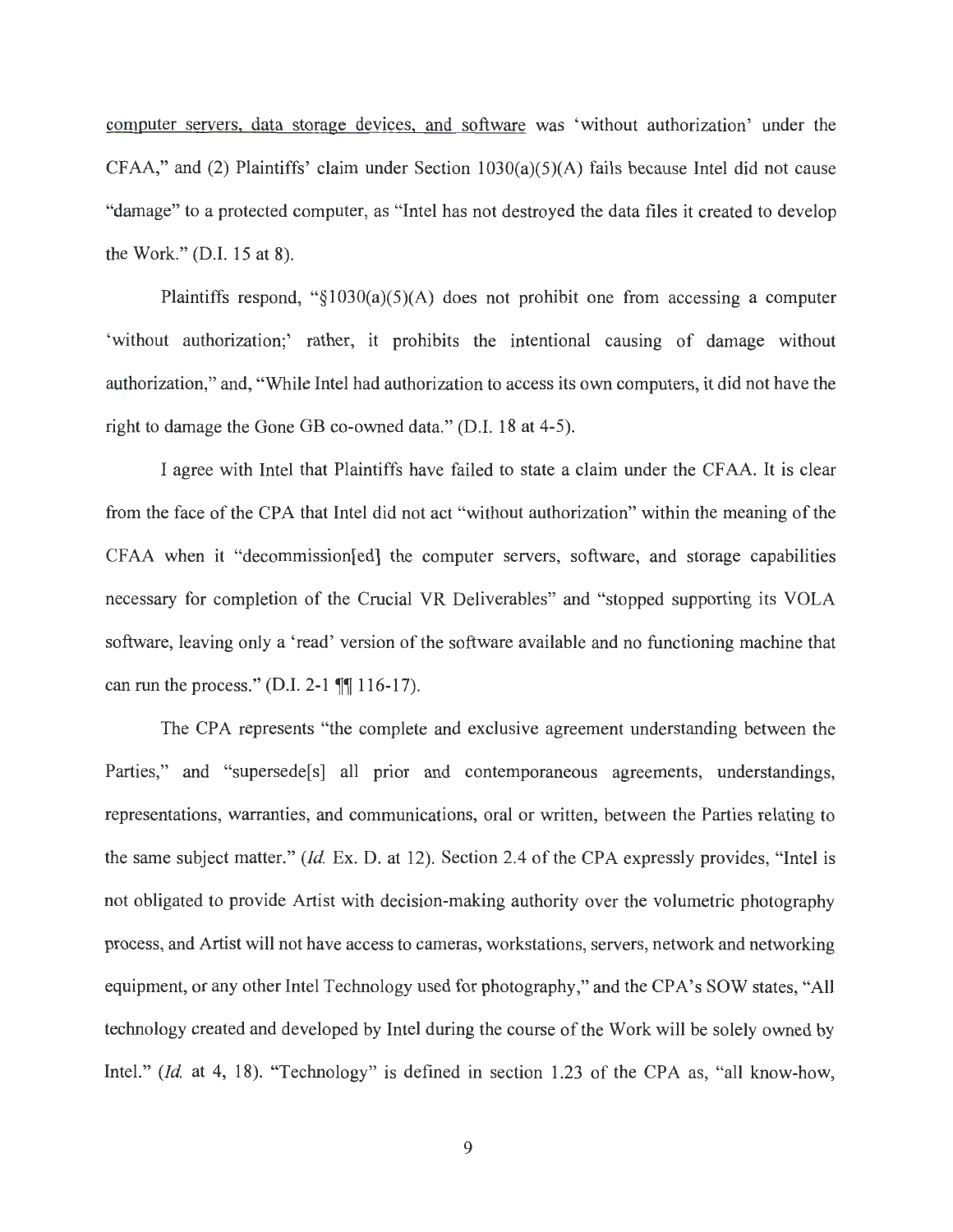information, ideas, inventions, modifications, prototypes, tools, equipment, other tangible embodiments, and works of authorship, including without limitation specifications, software (including instantiated algorithms), databases, compilations, schematics, documentation, data, and presentations." *(Id.* at 3).

Under the express terms of the CPA, Intel retained sole ownership and control over the "protected computer," *i.e.*, the UEPE.<sup>2</sup> Intel therefore could not, as a matter of law, access the UEPE "without authorization," as required by  $\S$  1030(a)(5)(C), nor cause "damage" to the UEPE "without authorization," as required by  $\S$  1030(a)(5)(A). (D.I. 2-1 ¶ 42). The CFAA does not empower a plaintiff to bring a claim against a defendant for causing "damage" to its own computer; such an interpretation would be untenable. *See QVC, Inc. v. Resultly, LLC,* 159 F. Supp.3d 576, 595 (E.D. Pa. 2016) (holding, in the context of CFAA Section 1030(a)(5)(C), "those who have permission to access a computer for any purpose, such as employees, cannot act 'without authorization' unless and until their authorization to access the computer is specifically rescinded or revoked"); *QVC, Inc. v. Resultly, LLC,* 99 F. Supp.3d 525, 536 (E.D. Pa. 2015) (holding "if a plaintiff proceeds under Section  $1030(a)(5)(A)$ , it must show that the defendant intended to cause harm to *plaintiff's* computer through its access") (emphasis added).

Plaintiffs' citation to Intel's assurance in Section 2.4 of the CPA, "Intel will provide its volumetric studio facilities and its personnel for use during scheduled volumetric photography, including without limitation the Technology necessary for capture, processing, and storage of volumetric content during the term of the SOW," suggests that there may be a credible breach of

<sup>&</sup>lt;sup>2</sup> Plaintiffs define the UEPE in their complaint as the "numerous computer servers, data storage devices, and software applications necessary to film, process, and edit the volumetric imaging data captured in the studio, as well as the computer servers, data storage devices, and software applications necessary for post-production volumetric imaging work .... " (D.I. 2-1 **1**  42).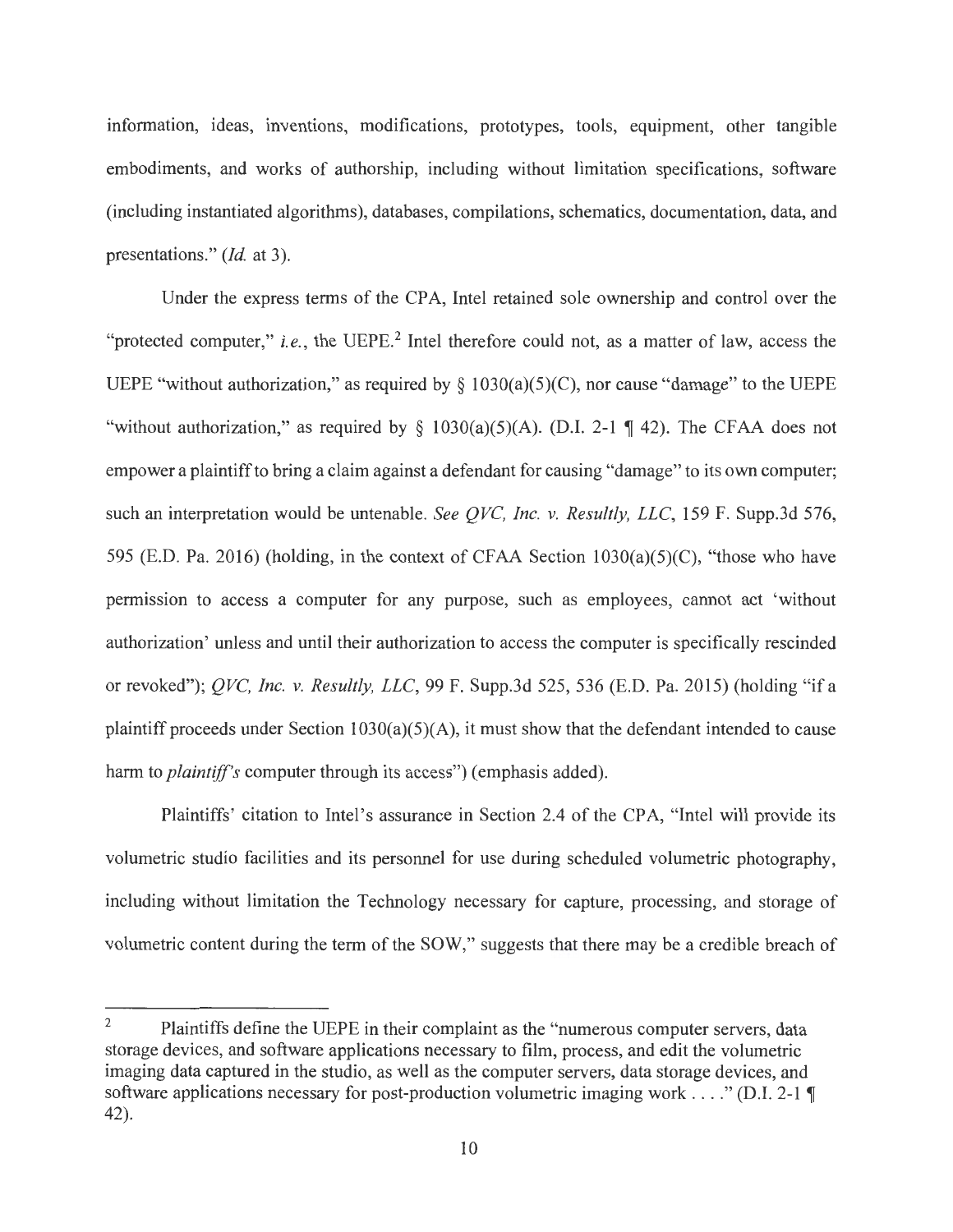contract claim but does not save Plaintiffs' CFAA claims. *(Id.* Ex. D at 4). Intel's commitment to granting Plaintiffs temporary access to "its" UEPE does not change the fact that the UEPE belonged to Intel, not to Plaintiffs.

For these reasons, Intel's motion to dismiss the federal claims in Counts I, II, and III for failure to state a claim will be granted.

### **IV. CONCLUSION**

For the reasons stated above, Defendants' motion to dismiss (D.I. 14) will be GRANTED. The federal claims in Counts I and II are DISMISSED with prejudice.

With the dismissal of the two federal claims, there are still eight state law claims. The case is at its initial stages. There is no reason to exercise supplemental jurisdiction. Therefore, I exercise my discretion to dismiss the state law claims. *See DeAscensio v. Tyson Foods, Inc.,* 342 F.3d 301, 309 (3d Cir. 2003) ("'It has consistently been recognized that pendent jurisdiction is a doctrine of discretion, not of plaintiff's right," and, "[w]here 'the state issues substantially predominate, whether in terms of proof, of the scope of the issues raised, or of the comprehensiveness of the remedy sought, the state claims may be dismissed without prejudice and left for resolution to state tribunals."') (citing *United Mine Workers v. Gibbs,* 383 U.S. 715, 726  $(1966)$ ).

An appropriate order will issue.